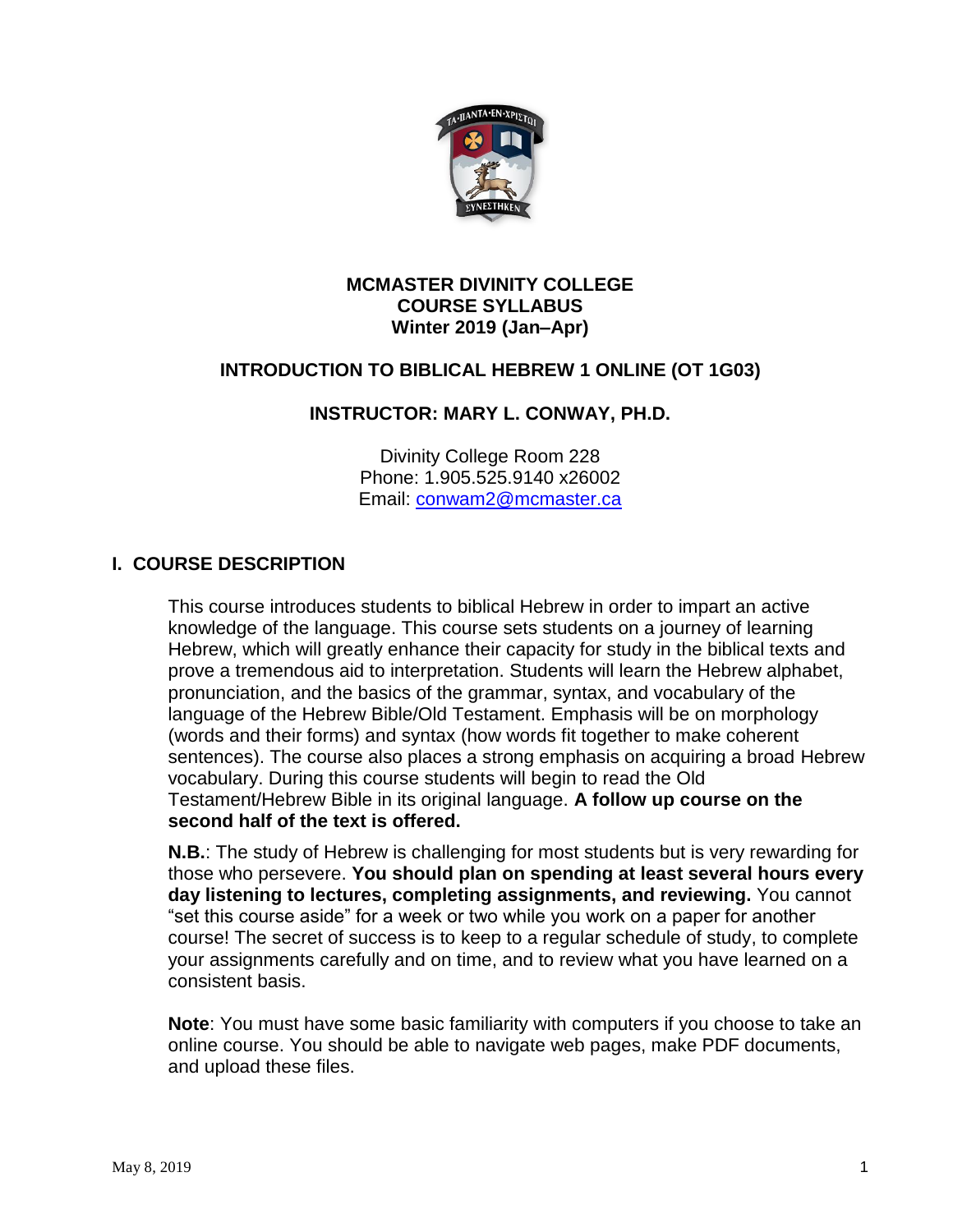## **II. LEARNING OUTCOMES**



# a. Knowing

- To build a solid basic vocabulary of Classical Hebrew words
- To understand the basic forms of Hebrew words as they are used in various ways in sentences
- To understand the use of grammars and dictionaries in translating Hebrew texts
- b. Being
	- To embrace the value of understanding the original language in exegeting the biblical text
	- To enrich one's understanding of another culture through knowledge of that culture's language
	- To deepen one's relationship with God through interacting with Scripture.

# c. Doing

- To begin to translate texts from the Hebrew Scriptures
- To engage with the Scriptures in their original language and context

## **III. COURSE REQUIREMENTS**

#### **A. REQUIRED TEXTS/MATERIALS (Also used in the follow up course.)**



Pratico, G. D., and M. V. Van Pelt. *Basics of Biblical Hebrew Grammar*. 2nd ed. Grand Rapids: Zondervan, 2007. ISBN: 978-0310270201

- Pratico, G. D., and M. V. Van Pelt. *Basics of Biblical Hebrew Workbook*. 2nd ed. Grand Rapids: Zondervan, 2007. ISBN: 978-0310270225
- Van Pelt, Miles V. *Basics of Biblical Hebrew Video Lectures: A Complete Course for the Beginner*. Grand Rapids: Zondervan, 2012. ASIN: 0310498244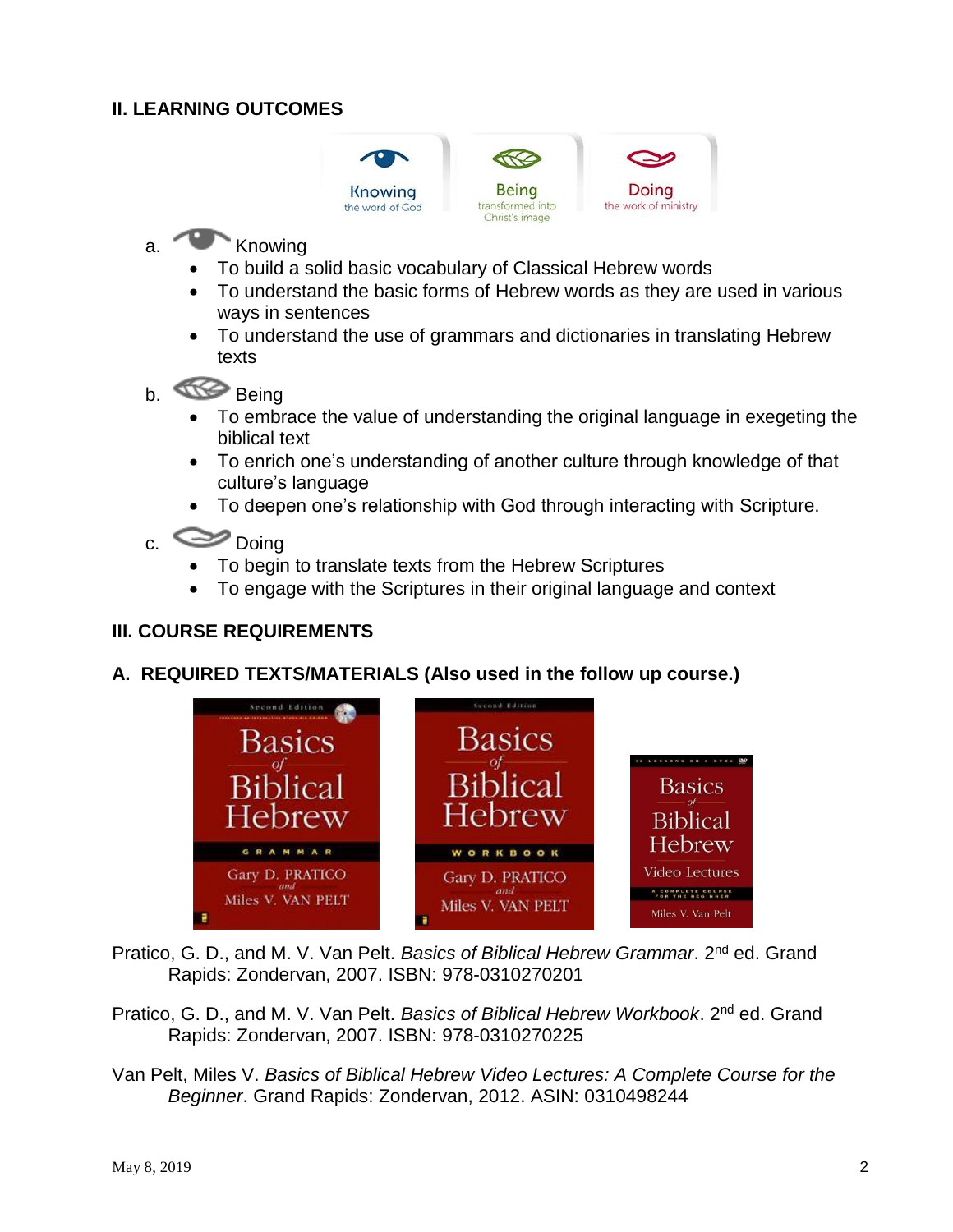

Edified by<br>Myrd J. A. Clines

Clines, David J. A., David M. Stec, and Jacqueline C. R. De Roo. *The Concise Dictionary of Classical Hebrew*. Sheffield: Sheffield Phoenix, 2009. ISBN: 978-1906055790

You do not need to purchase this lexicon immediately, but it will be needed by Week 9.

**Note:** The **video lectures** may be purchased online from Amazon or Chapters-Indigo as a set of discs that covers both Hebrew 1 and 2, or purchased a download from <https://vimeo.com/ondemand/bbh> or from [https://www.christianbook.com/biblical](https://www.christianbook.com/biblical-hebrew-lectures-complete-course-beginner/9780310498247/pd/498247)[hebrew-lectures-complete-course-beginner/9780310498247/pd/498247.](https://www.christianbook.com/biblical-hebrew-lectures-complete-course-beginner/9780310498247/pd/498247) For the download options there is "instant delivery." They may also be available from other sources.



Important Note: A new 3<sup>rd</sup> edition of this text, workbook, and lecture series has just been published. The materials are basically the same, and either may be used. However, the vocabulary is slightly different, and part of Ch. 18 has been moved to Ch. 23. The new edition gives in-text glosses instead of footnotes. Be sure to purchase the same edition for all materials. Alternate vocabulary quizzes will be provided for those who purchase the 3<sup>rd</sup> edition.

All required textbooks for this class are available from the College's book service, READ ON Bookstore, Room 145, McMaster Divinity College. Texts may be purchased on the first day of class. For advance purchase, you may contact READ ON Bookstore, 5 International Blvd, Etobicoke, Ontario M9W 6H3: phone 416.620.2934; fax 416.622.2308; email [books@readon.ca.](mailto:books@readon.ca) Other book services may also carry the texts.

## **B. COURSE WEBSITE**

A course website has been established on *Avenue to Learn,* also referred to as A2L, [\(http://Avenue.mcmaster.ca/\)](http://avenue.mcmaster.ca/) that contains learning resources and more detailed instructions. The link to this website will appear on A2L a few days before the course begins.

## **C. RECOMMENDED RESOURCES**

At least one aid to learning vocabulary is strongly recommended. The following are keyed to the course text:

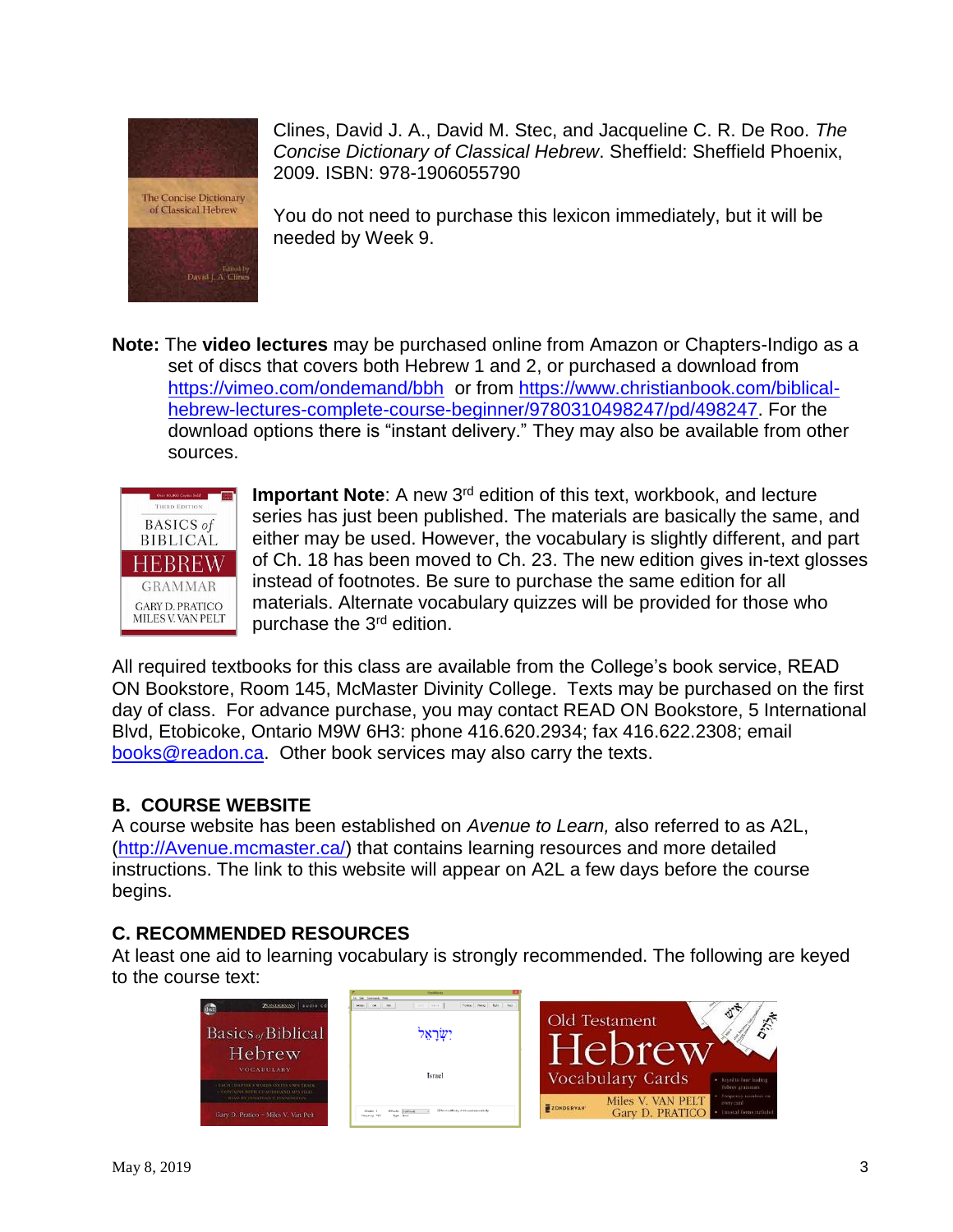1. FlashWorks vocabulary learning computer program. This is a free download from [https://www.billmounce.com/flashworks.](https://www.billmounce.com/flashworks) It is also available on the CD that is included with some older printings of the text.

2. Old Testament Hebrew Vocabulary Cards. ISBN: 978-0310259862 (New ed. ISBN: 978- 0310534181)

3. Basics of Biblical Hebrew Vocabulary Audio CD: ISBN: 978-0310270744 (3rd ed. ASIN**:** B07LCSPFNT)

4. The Memrise app, which is available for iPhone and Android, also has an option for the BBH text.

## **D. ASSIGNMENTS AND GRADING**

**Note:** It is extremely important that you do not become dependent on Bible software programs or internet sites as a substitute for learning. These programs cannot be used on tests and exams. You are **strongly** advised not to use these programs until later in the learning process.

| <b>Vocabulary Quizzes</b> | 10%  |
|---------------------------|------|
| <b>Workbook Exercises</b> | 20%  |
| <b>Term Test 1</b>        | 20%  |
| Term Test 2               | 20%  |
| <b>Final Exam</b>         | 30%  |
| <b>Total Grade</b>        | 100% |

#### **Policy for Missed Quizzes, Tests, and Assignments:**

Further details for assignments are given on the *Avenue to Learn* website. There is some flexibility in when students take tests, but they must be completed by a deadline. It is essential in a language course that students do not fall behind if they are to be successful. Marks will be deducted for late assignments or delayed tests if there is no valid reason, such as major illness (a doctor's note may be required) or a major family crisis. The deduction will be 3% per day. If you have a valid reason to request an extension, please email me at [conwam2@mcmaster.ca](mailto:conwam2@mcmaster.ca) *before* the due date. Please schedule your time carefully.

**1. Vocabulary Quizzes: 10%.** Students will complete brief online quizzes on the vocabulary for each chapter.

**2. Workbook Exercises: 20%.** Each chapter in the textbook has a corresponding chapter in the workbook. Once a chapter has been covered by the video lecture and text, students must then complete the corresponding workbook pages. Students are required to complete a *minimum* of every other question (1, 3, 5 or a, c, e) in each exercise. Workbook exercises will be handed in for grading on a regular basis as indicated on the schedule below. This will be done as follows:

The pages will be scanned or clearly photographed and uploaded as *one* PDF file (one workbook page to electronic page, right side up) to the Dropbox for that assignment (see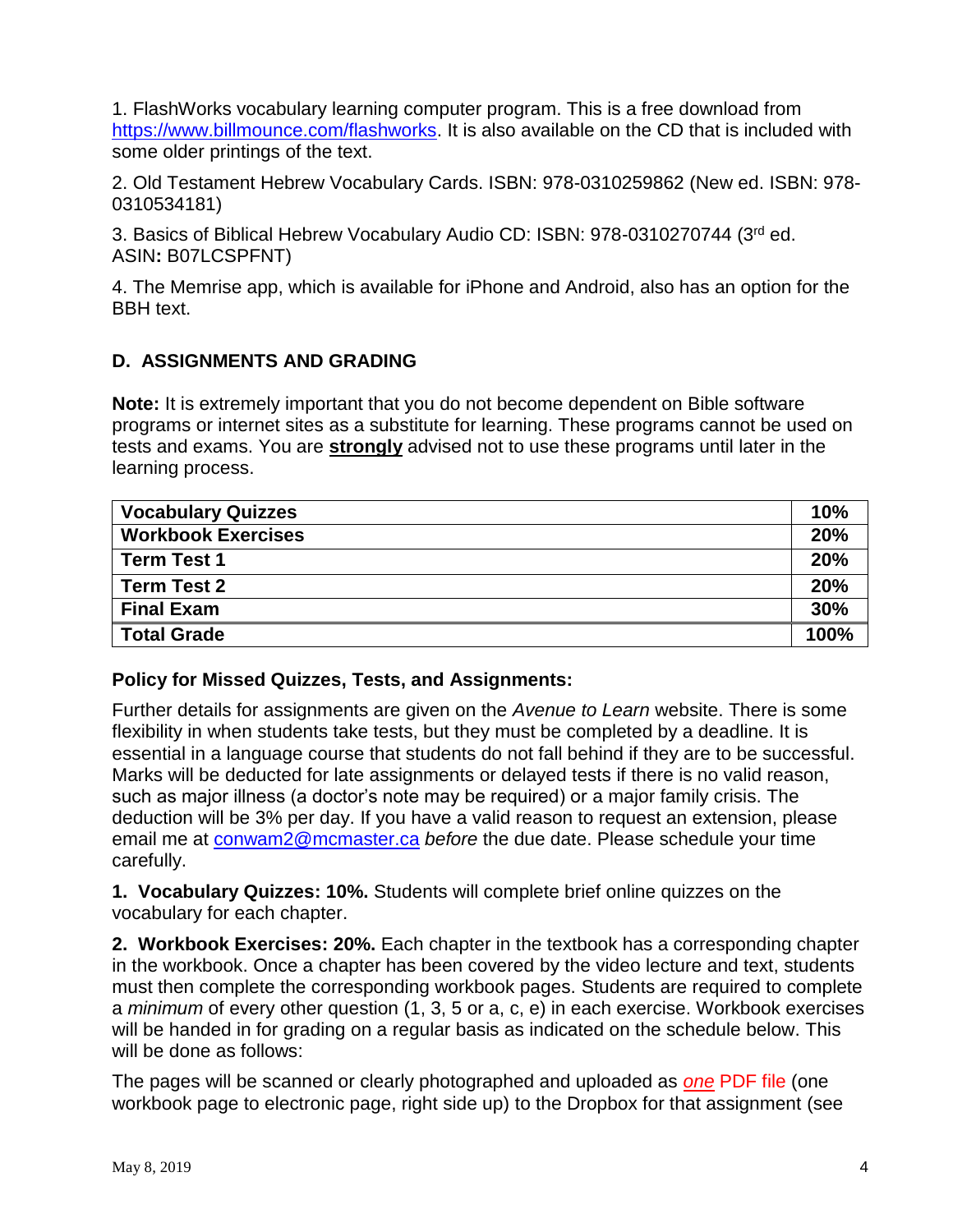A2L for more details). Answers must be legible. They will be returned to A2L within a week with comments. Every question will not be checked and corrected. Since you have an answer key and can consult the versions, you are expected to self-correct as part of the learning process. However, helpful feedback will be given.

**Important:** Students **must** show evidence in their workbooks of individual effort, such as parsing, highlighting, tentative translations, and corrections. Specific instructions and examples are given on the course website. You will be evaluated by the rubric on A2L; please check this before completing your workbook. **Do not** give in to the temptation to simply copy from an English translation; this is plagiarism. The only way to learn is by doing the translations yourself. However, **after** you have completed your translation as well as you can, **be sure** to check your translation against a good, recent, fairly literal translation such as the NASB.

**3. Term Test 1: 20%.** This will cover all material from Chapters 1 to 6 and will include vocabulary, grammar, parsing, and translations.

**4. Term Test 2: 20%.** This will cover all material from Chapters 1 to 12 and will include vocabulary, grammar, parsing, and translations.

**5. Final Exam: 30%.** Review materials will be provided. The exam will cover all material from Chapters 1 to 17 and will include vocabulary, grammar, parsing, and translations.

**Important:** Learning a language is a **cumulative process**. Students will be expected to know the material from Chapter 1 in the text up to the last chapter cited, including vocabulary, for all tests and exams.

**Note:** The tests and exam must be submitted by the due dates indicated below and must be completed within an allotted time. NOTE THAT ALL TERM TESTS AND THE EXAM, WHETHER DONE ON LINE, OFF SITE ON PAPER, OR AT THE COLLEGE ON PAPER, MUST BE PROCTORED. This is not necessary for vocabulary quizzes. Tests/exams may be completed in one of three ways:

(1) **At the College**: Students who live nearby may contact the instructor and arrange, at least a week before the exam, a mutually convenient time within the time frame to come in to the College to write the test/exam on paper.

(2) **Off Site On-line**: Note that this method of taking the tests/exam will limit you as to highlighting, circling, and making notes when you do your translations since the questions are on the screen.

(3) **Off Site on Paper**: Note that this method of taking the tests/exam allows you to highlight, circle, and make notes when you do your translations since the questions are on paper.

For (1) the professor/GA will proctor. For (2) and (3), students must choose a responsible person, such as a pastor or teacher, to proctor the exam. This person must be approved by the instructor and the Registrar of McMaster Divinity College and the proctor must be contacted by the college before the text/exam is taken. Please allow adequate time for this to be arranged within the time frame; we must receive the proctor's name, position, and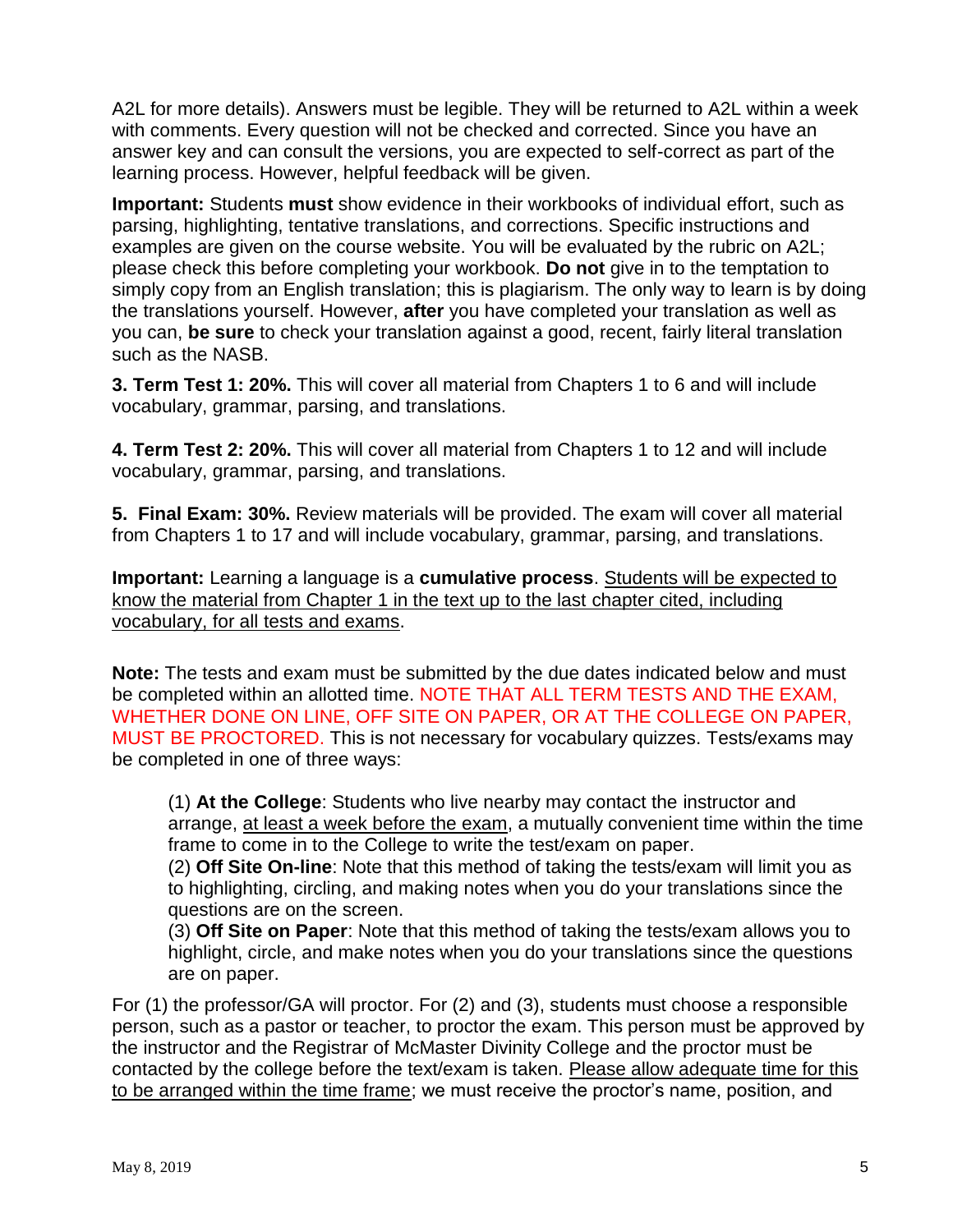contact information (including email address) at least 10 days before the first test/exam is due to be written. Input this on A2L. The exam will be sent to this person, who will print the exam, be present with you when you write the exam to ensure that appropriate procedures are followed, and return the exam to us for grading. Be sure the proctor is willing to serve in this capacity, **and has adequate technical knowledge to scan and email PDFs**, before you send the information to us.

## **IV. CONTACT WITH THE INSTRUCTOR**

The instructor will be available via email, in person, by phone, or by Skype. Please do NOT use the built-in A2L email system, but the direct email address [conwam2@mcmaster.ca.](mailto:conwam2@mcmaster.ca) On the discussion pages on A2L, the student will be able to interact with any other students who may be taking the course. No marks are assigned for participating in this discussion. The student is encouraged to schedule conversations with the instructor during the semester and is responsible for initiating this interaction. Remember, there are no "dumb questions"; questioning is a good way to engage in the learning process.

| <b>Wk</b>      | <b>Date</b>      | <b>Text</b>      | <b>Content</b>                                                        | <b>Wkbk/Tests</b>                                                                                              | <b>Vocab Quizzes</b>                                       |
|----------------|------------------|------------------|-----------------------------------------------------------------------|----------------------------------------------------------------------------------------------------------------|------------------------------------------------------------|
| 1              | Jan $6-$<br>10   | Ch. 1<br>Ch. 2   | The Hebrew Alphabet<br>Hebrew Vowels, Part 1                          |                                                                                                                |                                                            |
| $\overline{2}$ | Jan<br>$13 - 17$ | Ch. 2<br>Ch.3    | Hebrew Vowels, Part 2<br>Syllabification and<br>Pronunciation         |                                                                                                                |                                                            |
| 3              | Jan<br>$20 - 24$ | Ch. 4            | <b>Hebrew Nouns</b>                                                   | Workbook Ch. 1-4 due<br>by Friday, Jan 24.                                                                     |                                                            |
| $\overline{4}$ | Jan<br>$27 - 31$ | Ch. 5<br>Ch. 6   | Definite Article and<br>Conjunction Waw<br><b>Hebrew Prepositions</b> |                                                                                                                | Vocabulary Quiz 1<br>(Ch. 3-5), due by<br>Friday, Jan 31.  |
| 5              | Feb 3-<br>7      | Ch. 7<br>Ch. 8   | <b>Hebrew Adjectives</b><br><b>Hebrew Pronouns</b>                    | Term Test 1 to Ch. 6<br>due by Tuesday, Feb<br>4.                                                              | Vocabulary Quiz 2<br>(Ch. 6-7), due by<br>Friday, Feb 7.   |
| 6              | Feb<br>$10 - 14$ | Ch. 9            | <b>Hebrew Pronominal</b><br><b>Suffixes</b>                           | Workbook Ch. 5-8 due<br>by Monday, Feb 10.                                                                     |                                                            |
| $\overline{7}$ | Feb<br>$17 - 21$ |                  | Family Day,<br>Reading/Hybrid Week                                    |                                                                                                                |                                                            |
| 8              | Feb 24<br>$-28$  | Ch. 10<br>Ch. 11 | <b>Hebrew Construct Chains</b><br><b>Hebrew Numbers</b>               |                                                                                                                | Vocabulary Quiz 3<br>(Ch. 8-9), due by<br>Monday, Feb 24.  |
| 9              | Mar 2-<br>6      | Ch. 12<br>Ch. 13 | Introduction to Hebrew<br>Verbs<br>Qal Perfect, Strong Verbs          |                                                                                                                | Vocabulary Quiz 4<br>(Ch. 10-12), Due by<br>Friday, Mar 6. |
| 10             | Mar 9-<br>13     | Ch. 14           | Steps in Translation<br>Qal Perfect, Weak Verbs                       | Term Test 2 to Ch. 12<br>due by Tuesday, Nov<br>10 <sub>1</sub><br>Workbook Ch. 9-13<br>due by Friday, Mar 13. |                                                            |
| 11             | Mar<br>$16 - 20$ | Ch. 15<br>Ch. 16 | Qal Imperfect, Strong Verbs<br>Qal Imperfect, Weak Verbs,<br>Part 1   |                                                                                                                | Vocabulary Quiz 5<br>(Ch. 13-14), Monday,<br>Mar 16.       |

#### **V. COURSE SCHEDULE**